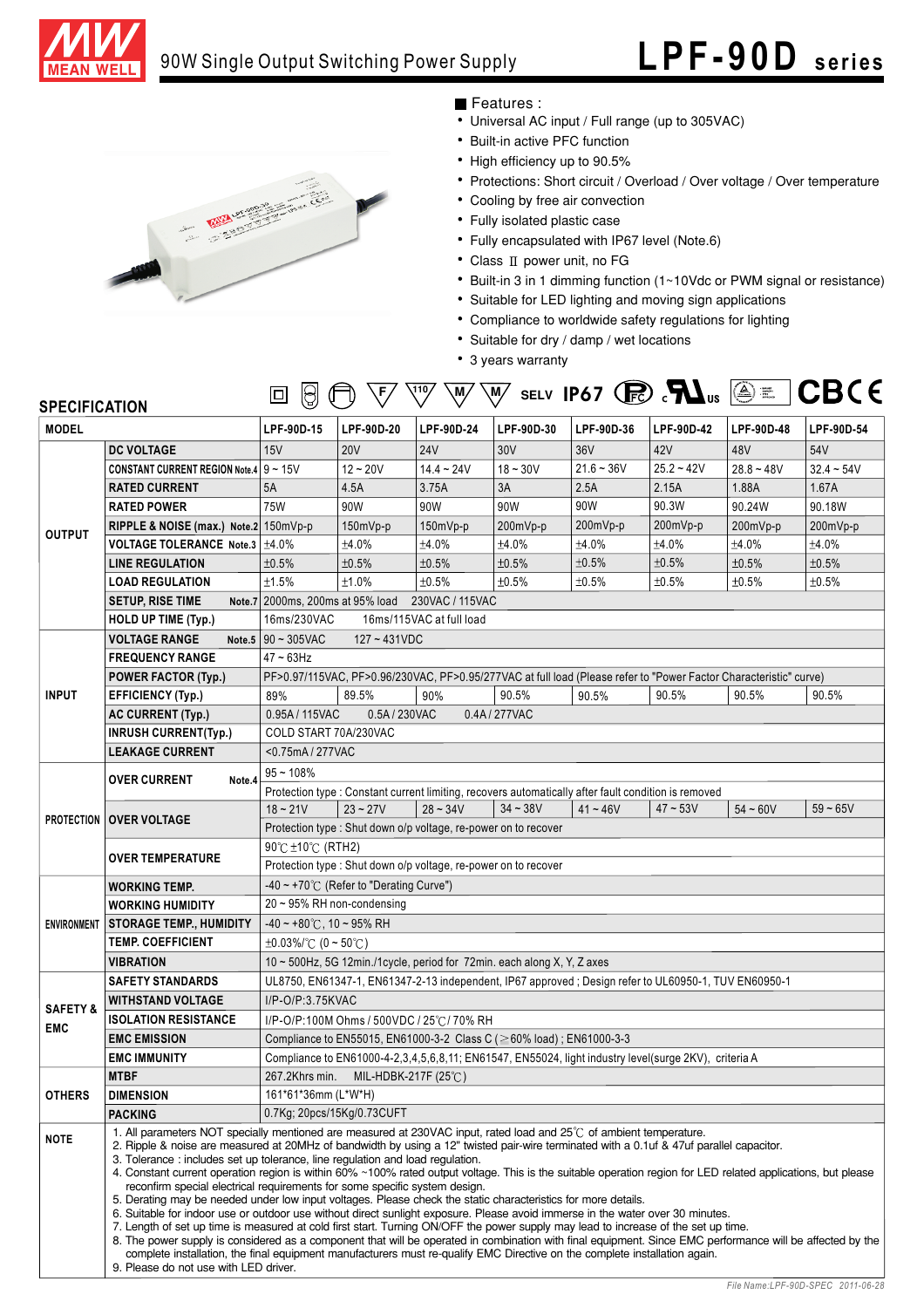

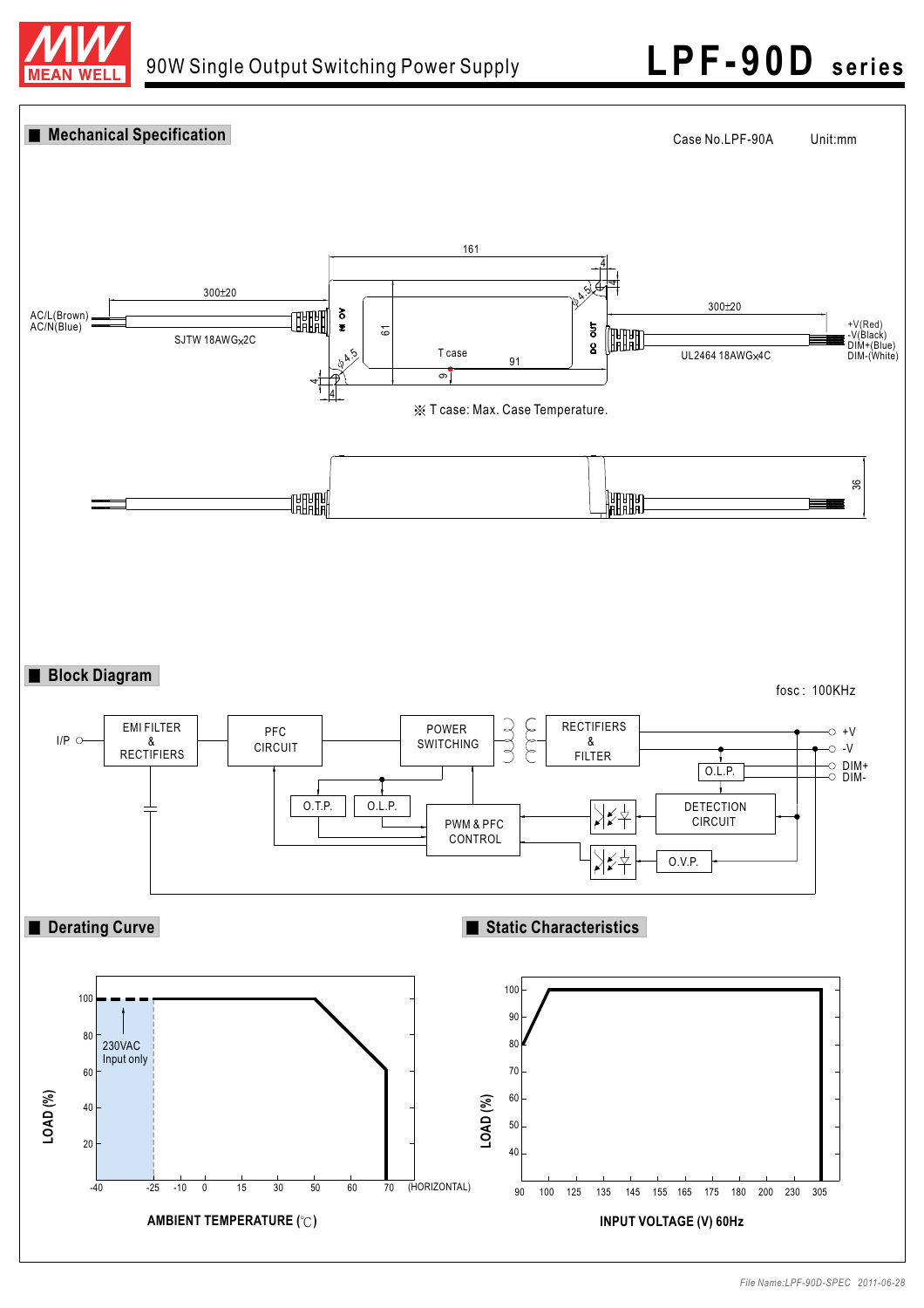

**Power Factor Characteristic** 



### **EFFICIENCY vs LOAD (48V Model)**

LPF-90D series possess superior working efficiency that up to 90.5% can be reached in field applications.



### **DRIVING METHODS OF LED MODULE**

There are two major kinds of LED drive method "direct drive" and "with LED driver".

A typical LED power supply may either work in "constant voltage mode (CV) or constant current mode (CC)" to drive the LEDs. Mean Well's LED power supply with CV+ CC characteristic can be operated at both CV mode (with LED driver, at area (A) and CC mode (direct drive, at area (B).